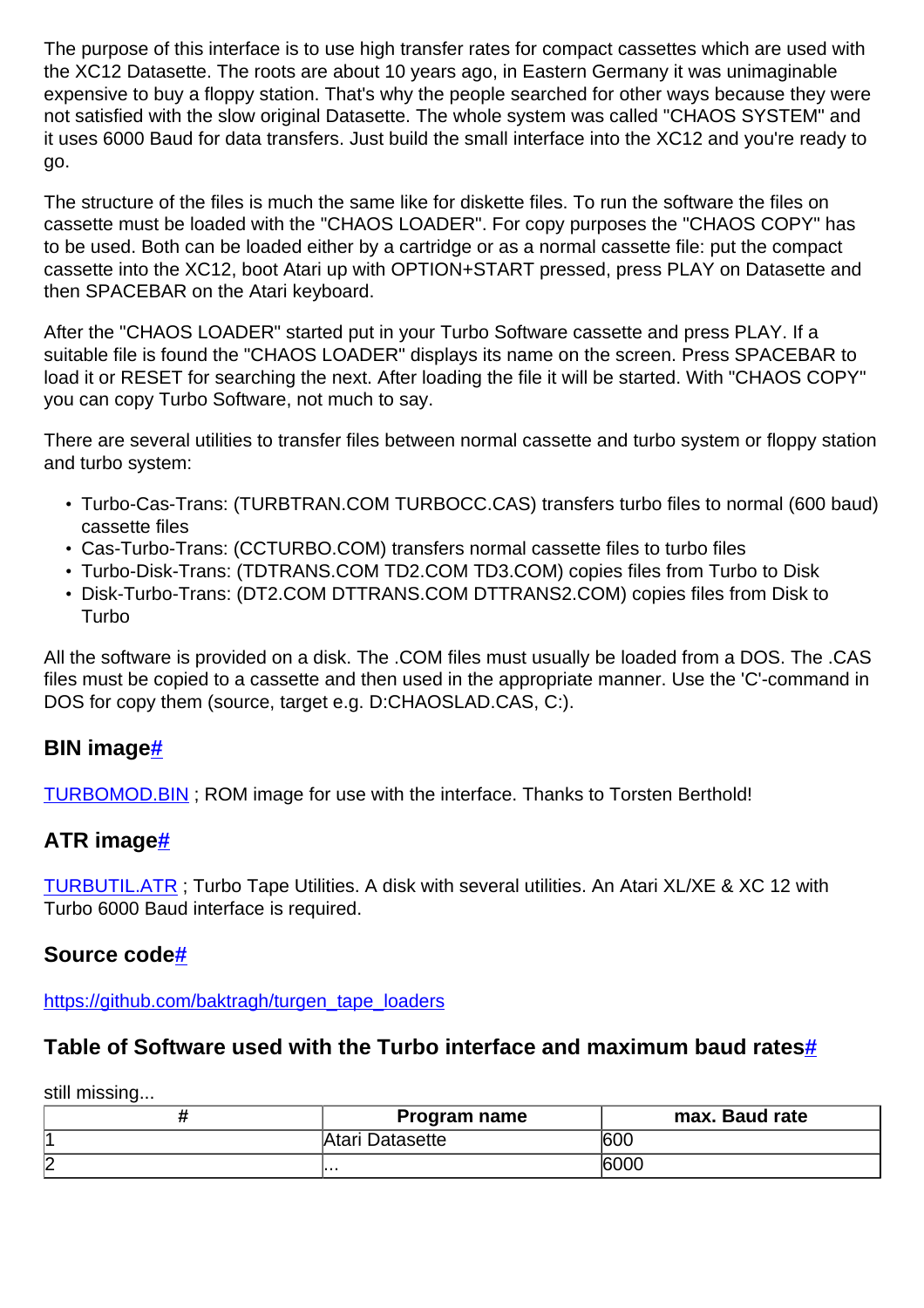## **Part[s#](http://[fd00::119]:8080/wiki/#section-Atari+Datasette+XC12+Turbo+6000+Baud+Interface-Parts)**

- 1 x A302 (or TDA345 not tested)
- 1 × B621 (or TCA321A or LM311 not tested)
- 2 x 1 k# resistor
- $\cdot$  2  $\times$  4.7 k# resistor
- 2 × 51 k# resistor
- 2 × 12 k# resistor
- 1 x 2.2 µF capacitor
- 1 × 47 nF capacitor
- 1 × 22 nF capacitor

# **Diagram[s#](http://[fd00::119]:8080/wiki/#section-Atari+Datasette+XC12+Turbo+6000+Baud+Interface-Diagrams)**

Circuit diagram of the Turbo interface